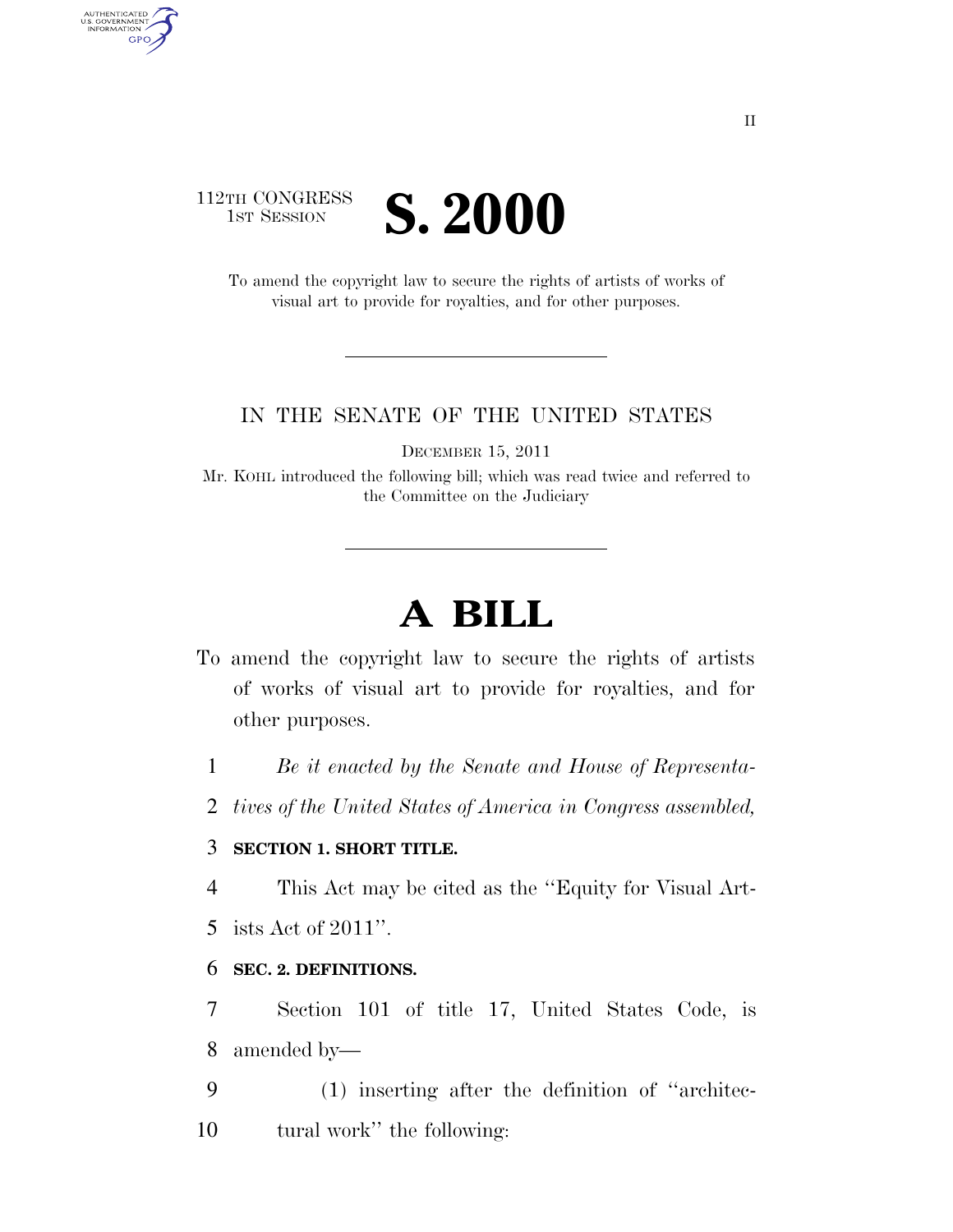| $\mathbf{1}$   | "For purposes of section 106(b), 'auction' means a      |
|----------------|---------------------------------------------------------|
| $\overline{2}$ | public sale run by an entity that sells to the highest  |
| 3              | bidder works of visual art in which the cumulative      |
| $\overline{4}$ | amount of such works sold during the previous year      |
| 5              | is more than $$25,000,000$ and does not solely con-     |
| 6              | duct the sale of visual art by the entity on the Inter- |
| $\overline{7}$ | net."                                                   |
| 8              | $(2)$ inserting after the definition of "proprietor"    |
| 9              | and prior to the definition of "pseudonymous work"      |
| 10             | the following:                                          |
| 11             | "For purposes of section 106(b), 'price' is the aggre-  |
| 12             | gate of all installments paid in cash or in-kind by or  |
| 13             | on behalf of a purchaser for a work as the result of    |
| 14             | auction of that work.";                                 |
| 15             | $(3)$ inserting at the end of the definition of         |
| 16             | "Publication" the following: "For purposes of sec-      |
| 17             | tion 106(b), in the case of a work of visual art as     |
| 18             | defined in this section, a publication does not include |
| 19             | photographic reproductions or other images of the       |
| 20             | work, including castings of a sculptural work, made     |
| 21             | or distributed prior to January 1, 1978, in connec-     |
| 22             | tion with the exhibition of such work by a gallery or   |
| 23             | museum, whether for purposes of sale of the original    |
| 24             | work, or in connection with any publication author-     |
| 25             | ized by a gallery or museum in possession of the        |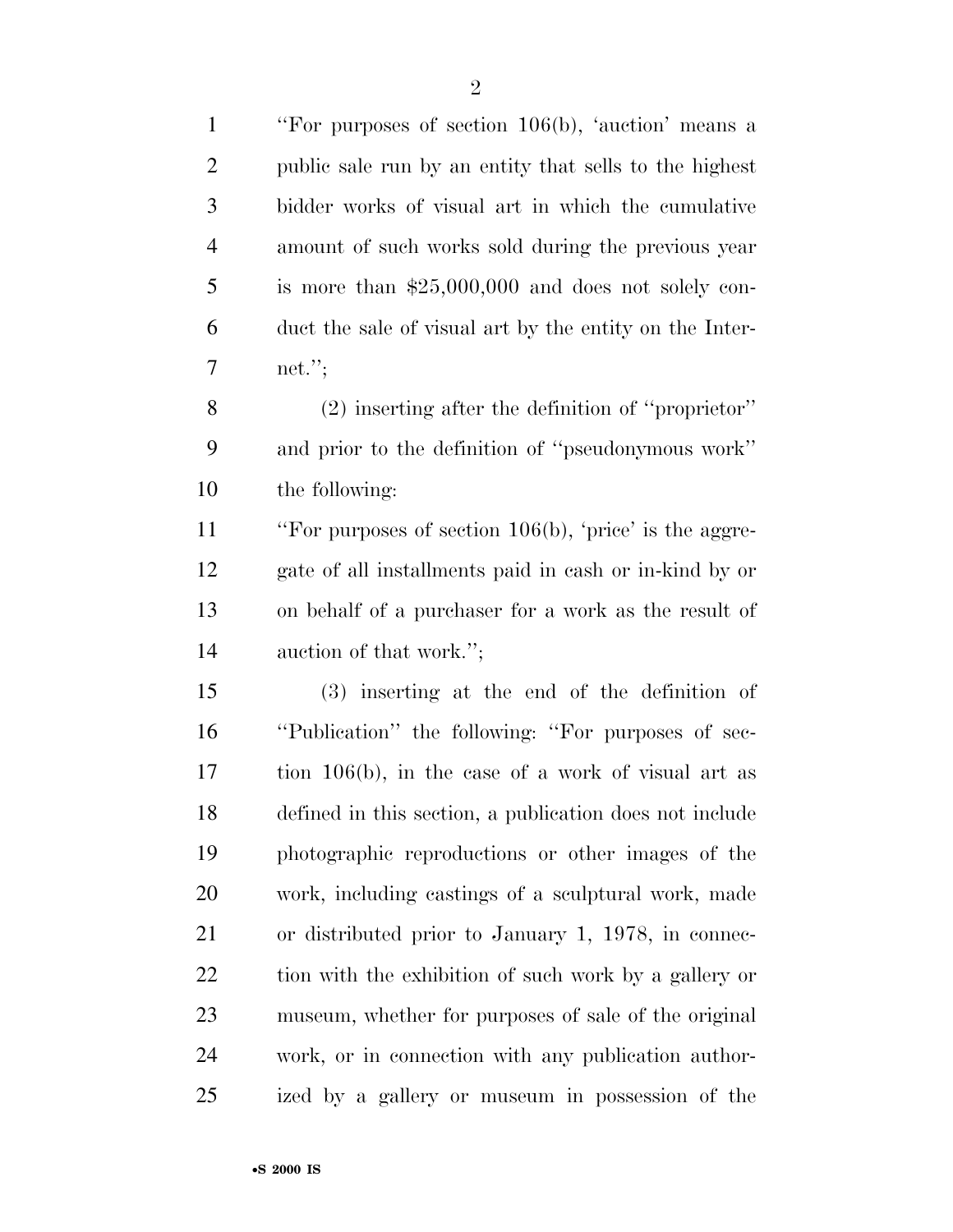| $\mathbf{1}$   | work regardless of whether such publication was        |
|----------------|--------------------------------------------------------|
| $\overline{2}$ | with the consent of the author. In no other cir-       |
| 3              | cumstances is a work of visual art considered to       |
| $\overline{4}$ | have been published prior to January 1, 1978, un-      |
| 5              | less such publication has been authorized by the ex-   |
| 6              | press written consent of the author of such work.";    |
| 7              | $(4)$ inserting after the definition of "registra-     |
| 8              | tion" and prior to the definition of "sound record-    |
| 9              | ings" the following:                                   |
| 10             | "For purposes of sections $106(b)$ and $701(b)(5)$ ,   |
| 11             | 'sale' means transfer of ownership or physical pos-    |
| 12             | session of a work as the result of the auction of that |
| 13             | work."; and                                            |
| 14             | $(5)$ amending paragraph $(1)$ of the definition of    |
| 15             | a "work of visual art" to read as follows:             |
| 16             | $(1)$ a painting, drawing, print, sculpture, or        |
| 17             | photograph, existing either in the original embodi-    |
| 18             | ment or in a limited edition of 200 copies or fewer    |
| 19             | that bear the signature or other identifying mark of   |
| 20             | the author and are consecutively numbered by the       |
| 21             | author, or, in the case of a sculpture in multiple     |
| 22             | cast, carved, or fabricated sculptures of 200 or fewer |
| 23             | that are consecutively numbered by the author and      |
| 24             | bear the signature or other identifying mark of the    |
| 25             | author; or".                                           |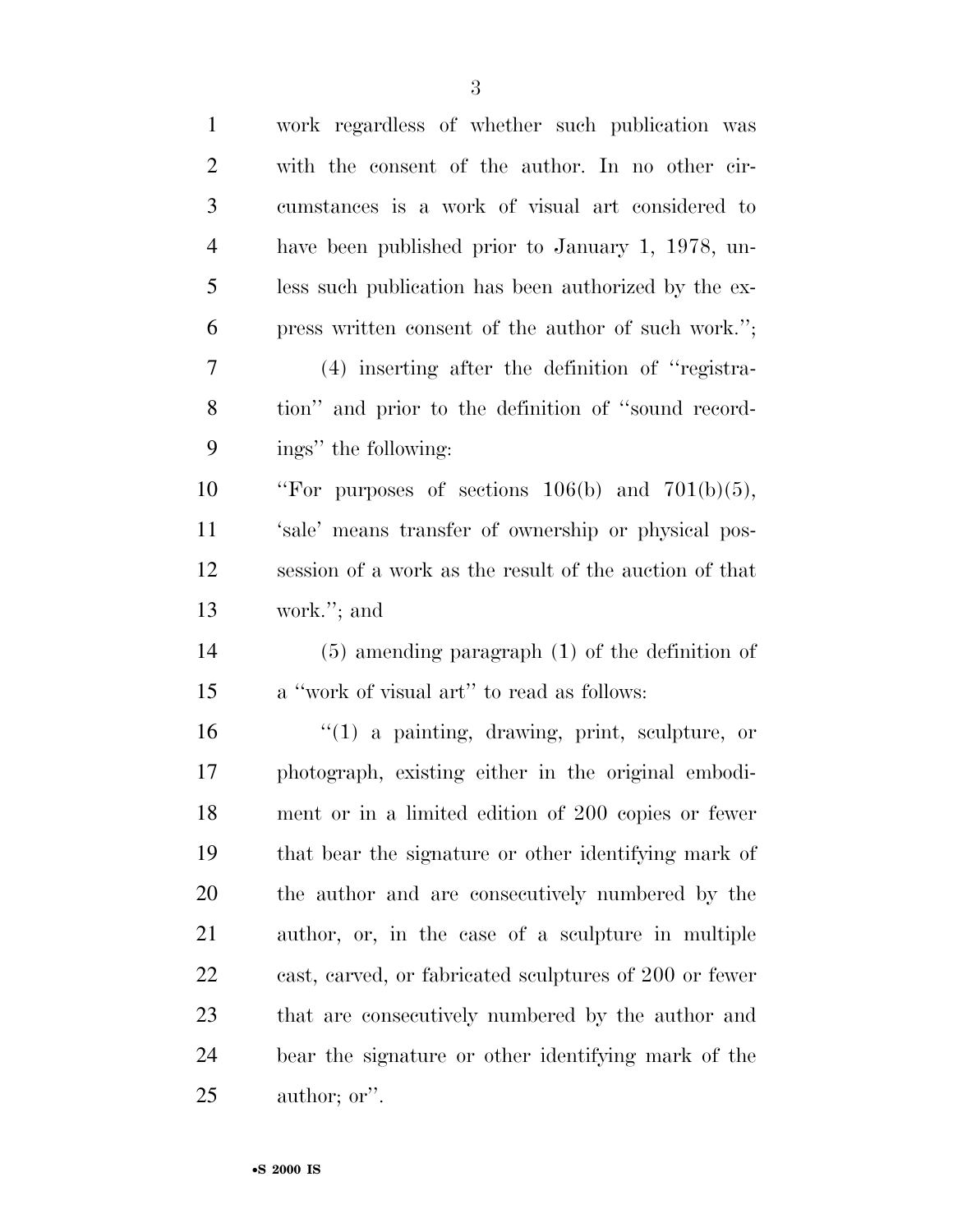#### **SEC. 3. EXCLUSIVE RIGHTS.**

 Section 106 of title 17, United States Code, is amended by—

 (1) inserting ''(a)'' before ''Subject to sections 107 through 122''; and

(2) adding at the end the following:

 ''(b)(1) In this subsection, the term 'net royalty' means the royalty amount collected less administrative ex- penses of the visual artists' collecting society. In no case shall the administrative expenses of the visual artists' col- lecting society subtracted from the royalty amount col-lected exceed 18 percent.

13 ''(2) Whenever a work of visual art is sold as the re- sult of auction of that work by someone other than the artist who is the author of the work, the entity that col- lects the money or other consideration paid for the sale of the work shall, within 90 days of collecting such money or other consideration, pay out of the proceeds of the sale a royalty equal to 7 percent of the price. Such royalty shall be paid to a visual artists' collecting society. The collecting society shall distribute, no fewer than 4 times per year, 50 percent of the net royalty to the artist or his or her successor as copyright owner. After payment to the artist or his or her successor as copyright owner, the remaining 50 percent of the net royalty shall be deposited into an escrow account established by the collecting society for the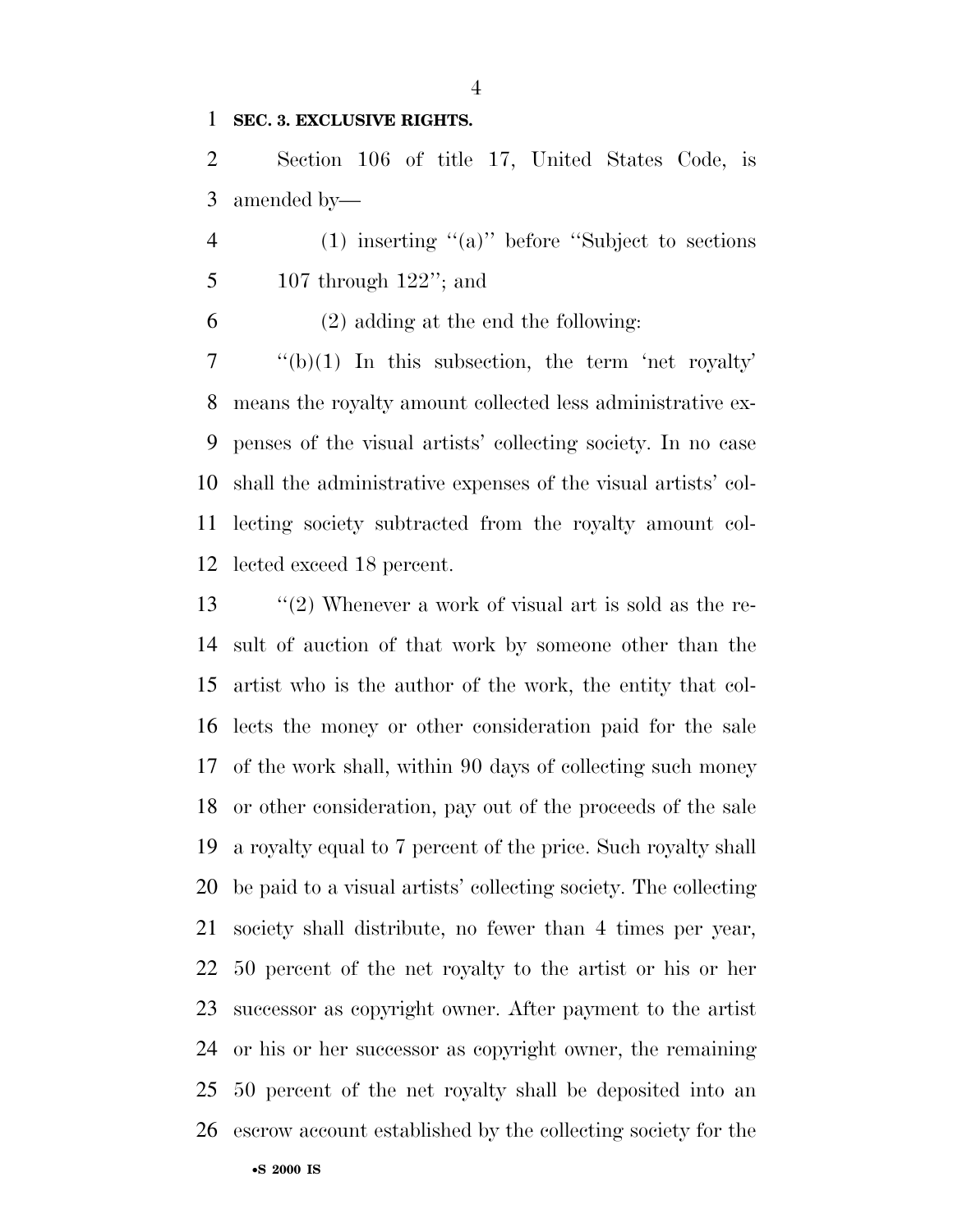purposes of funding purchases by nonprofit art museums in the United States of works of visual art authored by living artists domiciled in the United States. The right to receive such royalty and the obligation to deposit the re- maining share of sale proceeds into the escrow account provided in this subsection may not be waived by the artist or his successor as copyright owner. Failure of the entity collecting the money or other consideration resulting from the sale of the work to pay the royalty provided under this section shall constitute an infringement of copyright. Any such infringement shall be subject to the payment of statutory damages under section 504.

 ''(3) Paragraph (2) shall not apply to the sale of a work for a gross sales price of less than \$10,000, or in exchange for property with a fair market value of less than \$10,000.''.

## **SEC. 4. NOTICE OF COPYRIGHT.**

 Section 401 of title 17, United States Code, is amended by adding at the end the following:

20 "'(e) NON APPLICABILITY TO WORKS OF VISUAL ART.—The provisions of this section shall not apply to a work of visual art.''.

#### **SEC. 5. COPYRIGHT OFFICE.**

 Section 701(b) of title 17, United States Code, is amended by—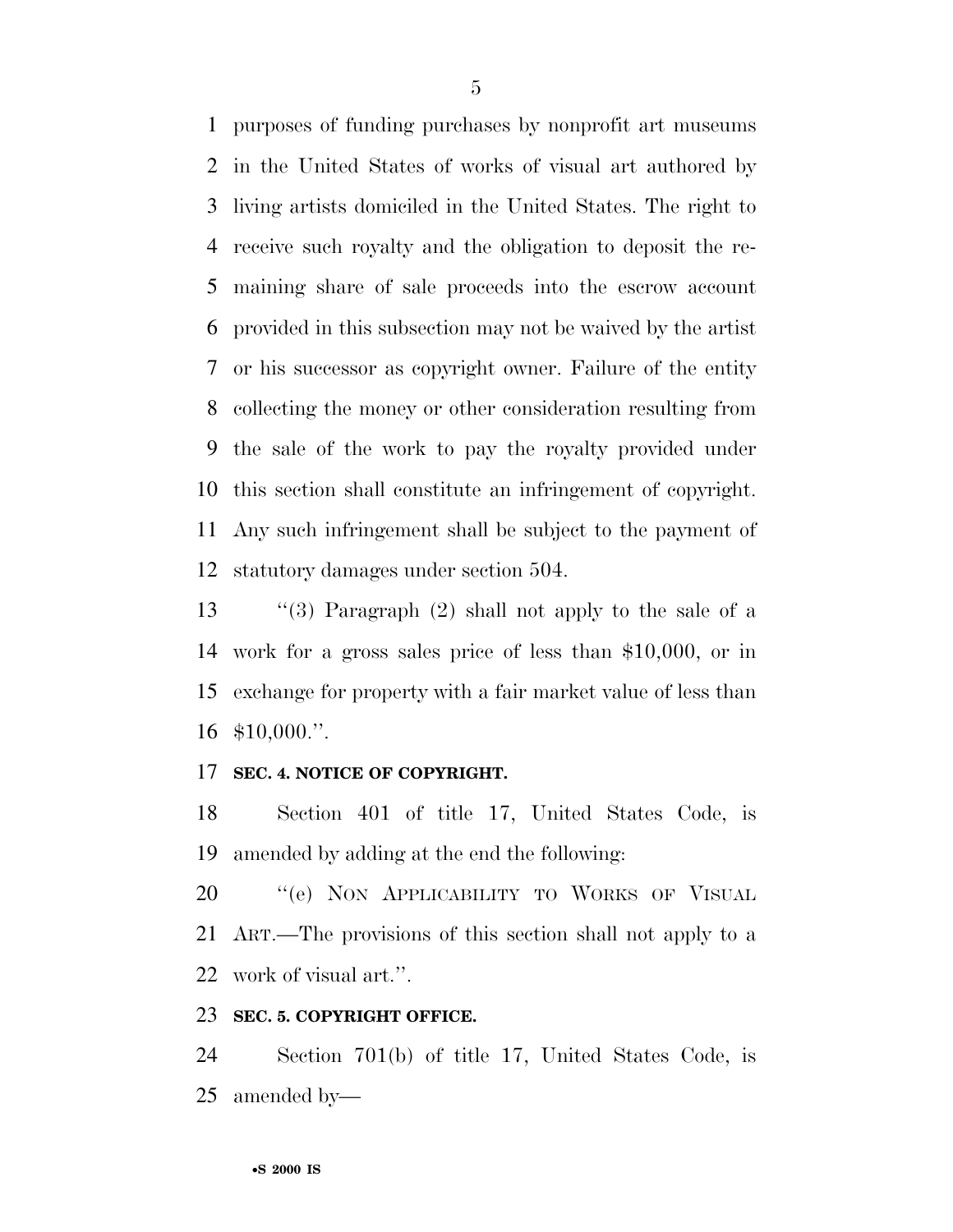| $\mathbf{1}$   | (1) redesignating paragraph (5) as paragraph              |
|----------------|-----------------------------------------------------------|
| $\overline{2}$ | $(6)$ ; and                                               |
| 3              | $(2)$ inserting after paragraph $(4)$ the following:      |
| $\overline{4}$ | "(5) Issue regulations governing visual artists"          |
| 5              | collecting societies pursuant to section $106(b)$ , which |
| 6              | shall, at a minimum—                                      |
| 7              | $\lq\lq$ establish a process by which entities            |
| 8              | would be determined to be and designated as               |
| 9              | visual artists' collecting societies;                     |
| 10             | $\lq\lq$ require that a visual artists' col-              |
| 11             | lecting society authorized to administer royalty          |
| 12             | collections and distributions under this title            |
| 13             | shall have had prior experience in licensing the          |
| 14             | copyrights of authors of works of visual art in           |
| 15             | the United States, or have been authorized by             |
| 16             | no fewer than 10,000 authors of works of visual           |
| 17             | art, either directly or by virtue of reciprocal           |
| 18             | agreements with foreign collecting societies, to          |
| 19             | license the rights granted under section 106;             |
| 20             | $\lq\lq$ exclude any entity from being consid-            |
| 21             | ered a visual artists' collecting society where,          |
| 22             | after having been designated a visual artists'            |
| 23             | collecting society, the royalties collected for at        |
| 24             | least 5 consecutive years have not been distrib-          |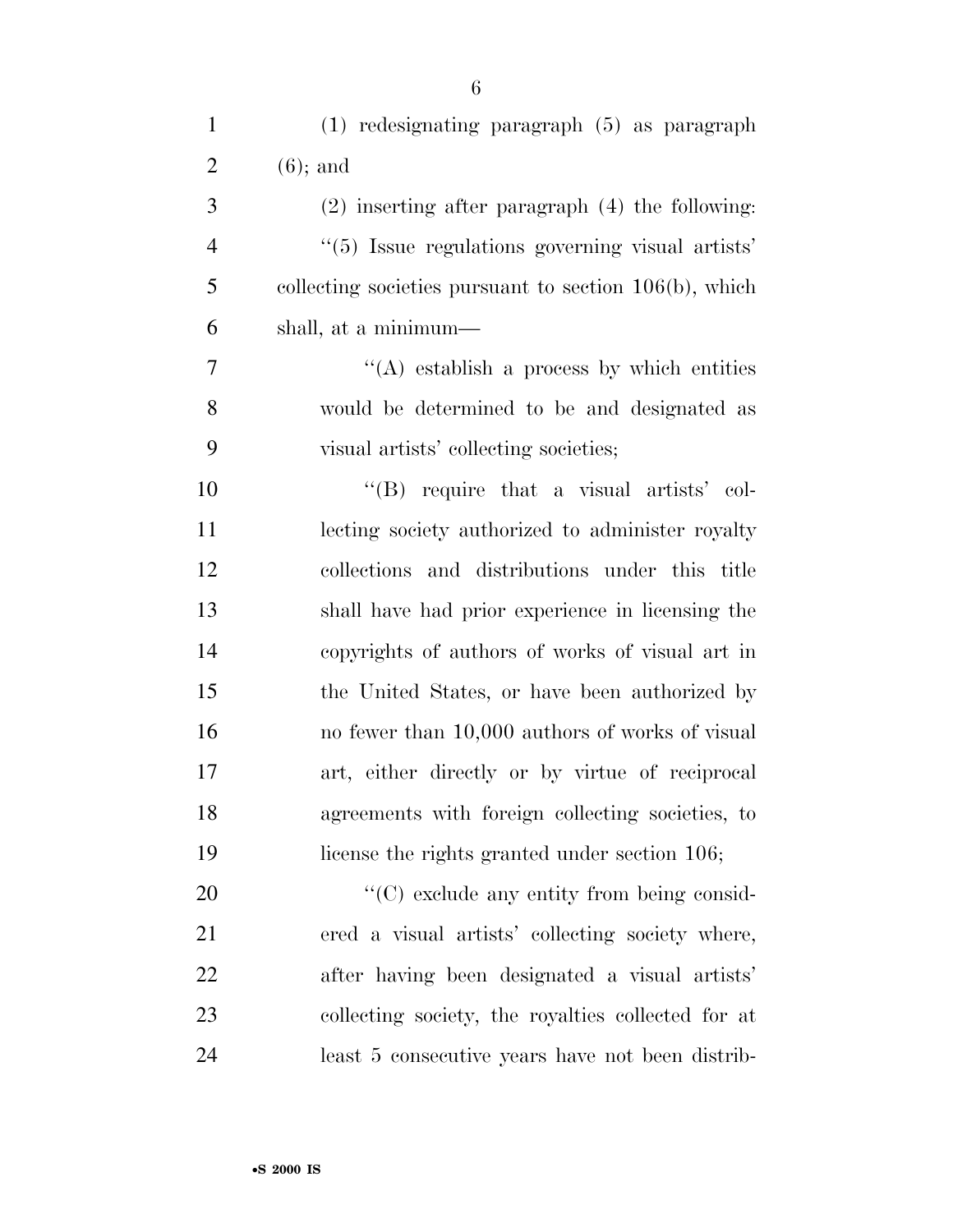| $\mathbf{1}$   | uted directly to authors after deduction of ad-   |
|----------------|---------------------------------------------------|
| $\mathbf{2}$   | ministrative expenses;                            |
| 3              | $\lq\lq$ establish the methodology and proce-     |
| $\overline{4}$ | dures pursuant to which visual artists' col-      |
| 5              | lecting societies shall make grants to nonprofit  |
| 6              | museums for the purchase of works with the es-    |
| 7              | crow funds provided in this section, after notice |
| 8              | and opportunity to comment, including—            |
| 9              | "(i) the criteria to be used by the vis-          |
| 10             | ual artists' collecting societies for applica-    |
| 11             | tion by nonprofit art museums for the pur-        |
| 12             | chase of works out of the funds held in es-       |
| 13             | crow for that purpose by such societies;          |
| 14             | "(ii) the amount of the maximum                   |
| 15             | grant for the purchase of an individual           |
| 16             | work of visual art;                               |
| 17             | "(iii) the maximum amount that may                |
| 18             | be granted to a nonprofit museum; and             |
| 19             | "(iv) criteria for the award of grants            |
| 20             | when the amounts requested exceed the             |
| 21             | total amount of funds held in escrow;             |
| 22             | "(E) require that each such society provide       |
| 23             | the Register of Copyrights with an annual audit   |
| 24             | royalty funds collected under<br>οf<br>section    |
| 25             | $106(b)(1)$ that includes the total amount re-    |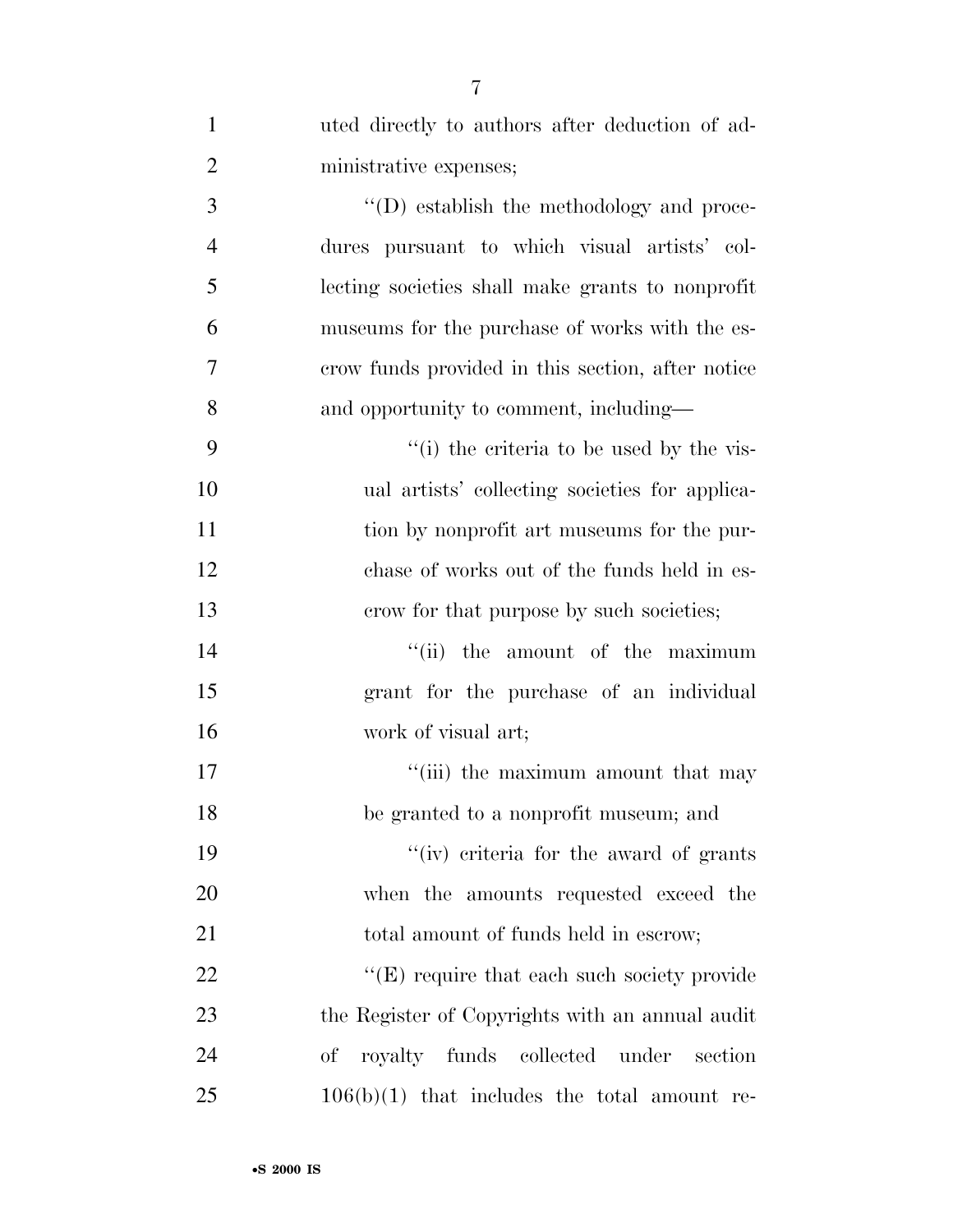| $\mathbf{1}$   | ceived from the sales of works of visual art, the    |
|----------------|------------------------------------------------------|
| $\overline{2}$ | total amount paid in distributions to artists or,    |
| 3              | if deceased, to their successors as owners of        |
| $\overline{4}$ | copyright, and the total amount paid in grants       |
| 5              | to each nonprofit museum for the purchase of         |
| 6              | works of visual art; and                             |
| 7              | $\lq\lq(F)$ make publicly available an annual re-    |
| 8              | port to the Congress setting forth the total         |
| 9              | amount of royalties received by each visual art-     |
| 10             | ists' collecting society and the amount disbursed    |
| 11             | to each nonprofit art museum receiving a grant       |
| 12             | or grants from the escrow funds established by       |
| 13             | each visual artists' collecting society.             |
| 14             | Except as necessary for the report to Congress re-   |
| 15             | quired pursuant to subparagraph $(F)$ , the Register |
| 16             | of Copyrights shall not disclose any confidential or |
| 17             | proprietary information provided to it in the annual |
| 18             | audits made available pursuant to this section.".    |
| 19             | SEC. 6. COPYRIGHT OFFICE FEES.                       |
| 20             | Section $708(a)$ of title 17, United States Code, is |
| 21             | amended—                                             |
| 22             | $(1)$ by redesignating paragraphs $(10)$ and $(11)$  |
| 23             | as paragraphs $(11)$ and $(12)$ , respectively;      |
| 24             | $(2)$ by inserting after paragraph $(9)$ the fol-    |
| 25             | lowing:                                              |